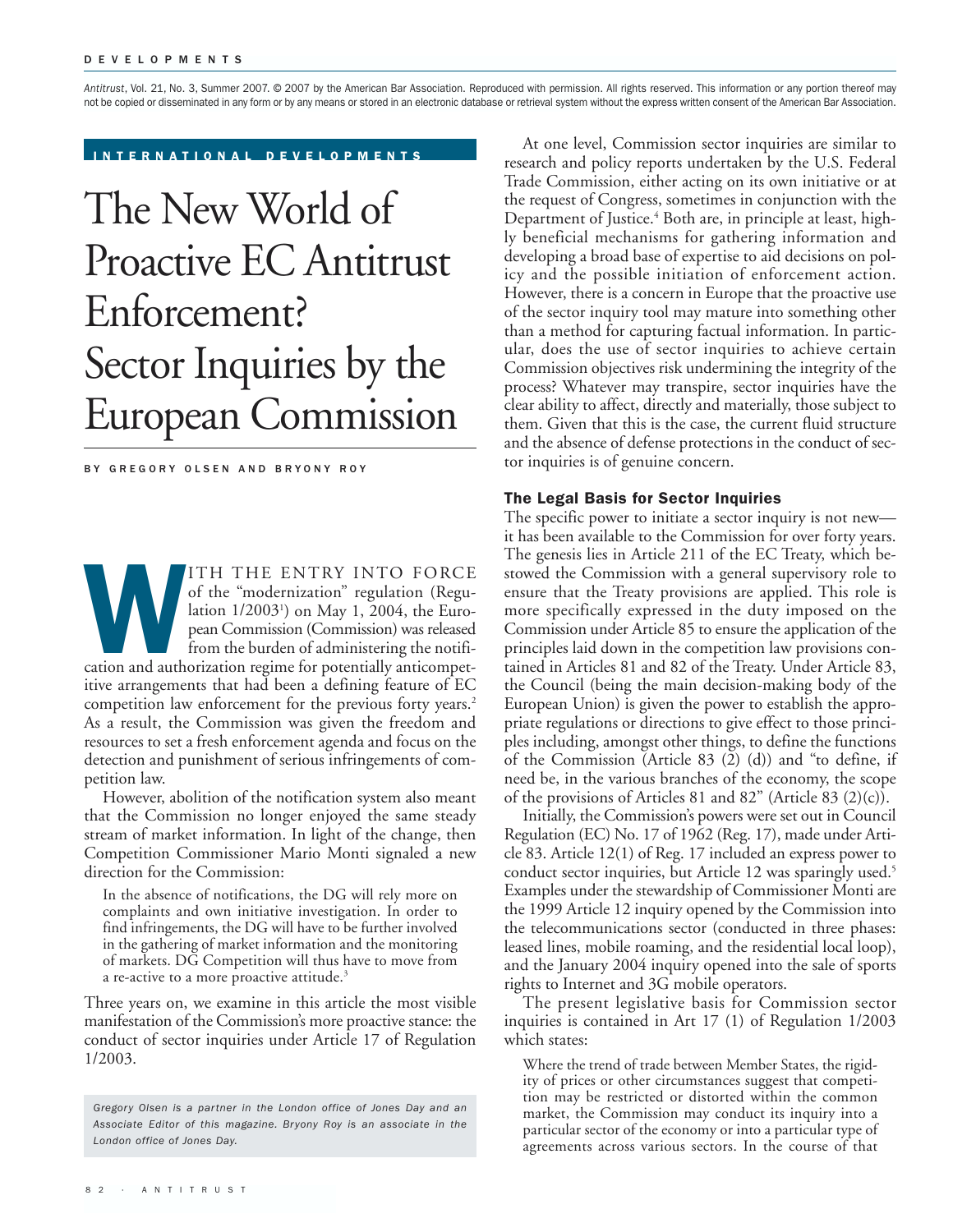inquiry, the Commission may request the undertakings or associations of undertakings concerned to supply the information necessary for giving effect to Articles 81 and 82 of the Treaty and may carry out any inspections necessary for that purpose.

Article 17 provides the Commission with a low threshold requirement for the initiation of a sector inquiry. There need be no prima facie evidence of a specific antitrust infringement; it is simply enough if the "circumstances suggest that competition may be restricted or distorted within the common market." In selecting appropriate subjects for sector inquiries, Commissioner Neelie Kroes stated that the Commission needs to focus on areas where:

- (a) there appear to be durable competition problems;
- (b) these problems may be due to competition infringements;
- (c) there are implications for better regulation; and
- (d) the sector is key for consumers and/or competitiveness.<sup>6</sup>

Importantly, sector inquiries were not envisaged as a means of direct competition law enforcement. The provisions empowering the Commission to initiate sector inquiries do not provide any additional ability to impose remedies. If the Commission wishes to take enforcement action, it must follow on with specific proceedings against the relevant alleged infringers under either Article 81 or Article 82 of the EC Treaty. The sector inquiry should consequently be properly viewed as a form of "phase one" review in which a market is examined in order to identify the existence of potential competition concerns, in preparation for enforcement action.

The sector inquiry procedure therefore differs from certain market investigation regimes in European Member States, such as that operating in the UK under Part 4 of the Enterprise Act 2002. While the Commission may act where there is no more than a suggestion that there is a restriction of competition, the UK Office of Fair Trading (OFT)7 must have reasonable grounds for suspecting that a feature or combination of features in a market restricts competition.<sup>8</sup> Thus, the UK procedure is a two-stage process under which the OFT must first formally determine whether an investigation is warranted before the UK Competition Commission is engaged. The potential scope of the UK investigation is constrained by the language of the test, which requires the identification of features in a relevant market (there being no similar constraint under the test for a sector inquiry). The UK Competition Commission has the ability to impose remedies if it determines<sup>9</sup> that any such features prevent, restrict, or distort competition.

The sector inquiry regime, therefore, mainly facilitates the enforcement of Articles 81 and 82, whereas the UK market investigation model provides a stand-alone means of applying competition law to situations which may be better addressed by reform aimed at the industry as a whole, rather than through individual enforcement action.

There is a concern in Europe that the proactive use of the sector inquiry tool may mature into something other than a method for capturing factual information. In particular, does the use of sector inquiries to achieve certain Commission objectives risk undermining the integrity of the process?

Notwithstanding this structural limitation, the Commission appears keen to leverage the use of sector inquiries to achieve its objectives. As explained further below, it is the potential expansion of purpose beyond the basic "phase one" role of the sector inquiry that may give rise to unease.

Interestingly, there are some parallels between the Commission's use of sector inquiries and the increased use of "market studies" by the OFT. These are studies initiated by the OFT, under the general powers contained in Section 5 of the UK Enterprise Act 2002, for the purposes of identifying and addressing perceived market failure, covering not only competition issues and consumer detriment but also the effect of government regulations. OFT market studies are outside of the framework and protections of the formal UK market investigation route, although they may lead to such an investigation.

### The Purpose of Sector Inquiries

It is apparent that recent sector inquiries were initiated not simply to gather and assess market information in industries of potential interest for competition law enforcement but also, perhaps more significantly, to focus attention on specific Commission objectives in those sectors. In 2005, the Commission launched inquiries in the energy and financial services sectors,<sup>10</sup> and two final reports were published in January 2007 concerning (a) gas and electricity; and (b) retail banking, comprising payment cards and current accounts. The Commission is presently finalizing its conclusions on business insurance, the last part of the financial services inquiry, and a final report is expected to be published in September.<sup>11</sup>

A perceived failure to achieve an effective single European energy market appears to have been a main driver for the energy sector inquiry. As noted by Commissioner Kroes, "We launched the sector inquiry because it was clear that there was no such thing as a competitive Single Market for energy in Europe. We weren't seeing the consumer benefits expected from liberalisation in terms of lower prices and better choices of services . . ."12 At the same time as the energy sector inquiry, the Commission was engaged in a strategic review of EU energy policy, including a review of liberalization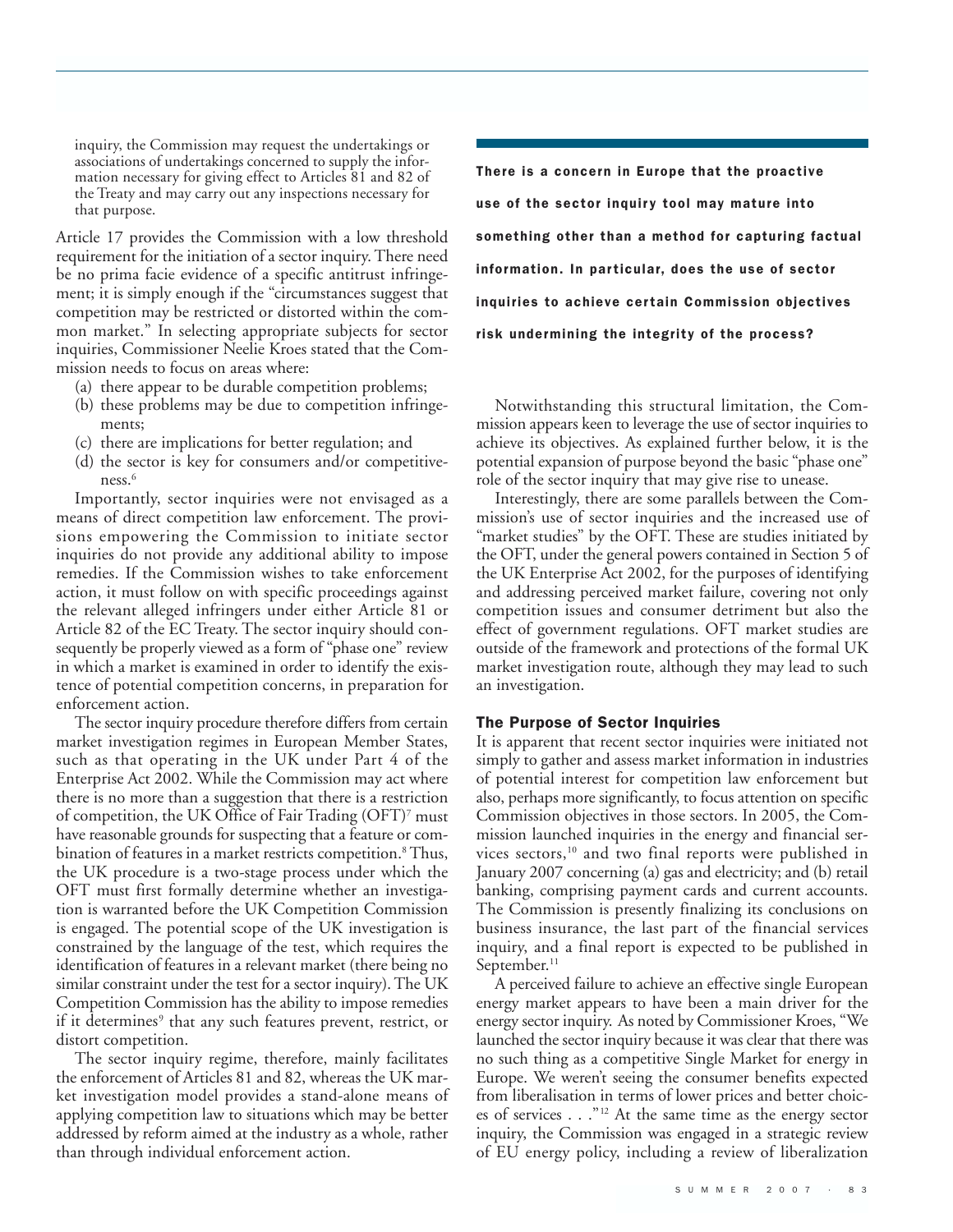activity. While the energy sector inquiry is focused on competition aspects alone, its conduct should not be viewed in isolation from the Commission's wider objectives in this sector.

Similarly, the Commission indicated that its sector inquiry into financial services was central to its strategy for implementing the Financial Services Action Plan (FSAP) seeking, among other things, to break down obstacles to cross-border retail banking.<sup>13</sup>

The fact that sector inquiries may be launched as part of an overall objective should not be problematic in itself. However, it is important to ensure that the sector inquiry is conducted with an open mind and genuinely used as an objective means of providing material that will better inform decision making. The sector inquiry must not become simply an exercise in gathering information to support a preconceived conclusion or achieve a pre-determined goal.

In the United States, the FTC is able to conduct wideranging economic studies on its own initiative without needing an antitrust enforcement purpose. However, in relation to such a general, industrywide investigation, it is interesting to note that the FTC must first seek clearance from an external body (the Government Accountability Office) if it wishes to send information requests to ten or more persons which are not under investigation. Requests for clearance are published in the *Federal Register*, and interested parties may submit written comments in relation to the request within the prescribed timeframe. There is no equivalent provision in the EC regime.

Studies have also been conducted jointly by the FTC and DOJ in recent years, to provide increased guidance and transparency and to examine the impact of developments in the relevant industry from an antitrust perspective. These inquiries are relatively informal, generally involving a series of public hearings in which various interested parties such as legal, business, academic and governmental experts may participate, following which a report summarizing the views presented may be published.

Other industrywide investigations are mandated by Congress, and tend to detail specific areas that Congress wishes the FTC to consider. Although they may reveal areas in which subsequent antitrust enforcement by the agency may be required, their primary purpose is to provide the requested data and conclusions, which inform legislative decisions.

While the European Commission's investigations may also contribute to legislative reform, no external body in Europe has an equivalent right to require the Commission to conduct an investigation. Sector inquiries in Europe are therefore solely reflective of the Commission's interests, priorities, and objectives.

## Recent Experience

*The Energy Sector Inquiry.* The inquiry into the gas and electricity sectors was initiated in June 2005, following rises in gas and electricity prices in 2005 (with forward prices indicating further rises in the future) and also on the basis, inter

alia, that cross-border trade between Member States appeared to have had a limited effect on constraining prices, and integration between many national markets had been slow. The Commission additionally noted that there was limited new entry in the markets, concerns had been expressed regarding the ability to obtain competitive offers from different suppliers, and market concentration remained high. It was stated that the inquiry would complement the Commission's parallel reporting on the development of the internal market, forming "an important part of the Commission's strategy to ensure that consumers and industry benefit from a really competitive European energy market."14

The issues paper published in November 2005 identified key issues concerning

- **narket** concentration: allowing incumbent operators to exercise market power;
- vertical foreclosure: in particular an unacceptable level of bundled network and supply activities;
- lack of market integration: barriers to the cross border supply of gas and electricity preventing the development of integrated markets. The issues paper claimed that there was insufficient cross border capacity and existing capacities were not well used;
- lack of transparency, to the benefit of incumbents; and
- price formation: current price formations were viewed with unease by industry and consumers. Prices were claimed to have increased significantly.

These items were confirmed in the Commission's preliminary report published on February 16, 2006, as the five main barriers to a fully functioning internal energy market.

Public consultation ended on May 1, 2006, and the inquiry's final report was published in January 2007. The general conclusion was that European energy markets were not working as they should, despite efforts at EU liberalization. Four areas requiring urgent attention were identified, namely:

- (1) achieving effective unbundling of network and supply activities;
- (2) removing gaps in the regulatory regime—especially for cross-border issues;
- (3) addressing market concentration and barriers to market entry; and
- (4) increasing transparency in market operations.

The Commission has already initiated certain individual competition cases, recognizing the need for more proactive enforcement of competition law (under Articles 81 and 82, as well as under merger control and the state aid laws). In the period between publishing its preliminary report and the final report of the energy sector inquiry, the Commission initiated a series of individual enforcement actions, which Commissioner Kroes claimed "strike at the heart of the problems of market concentration, vertical integration and crossborder integration."15 In May 2006, the Commission undertook dawn raids of gas companies in Germany, Italy, France, Belgium, and Austria, and of electricity companies in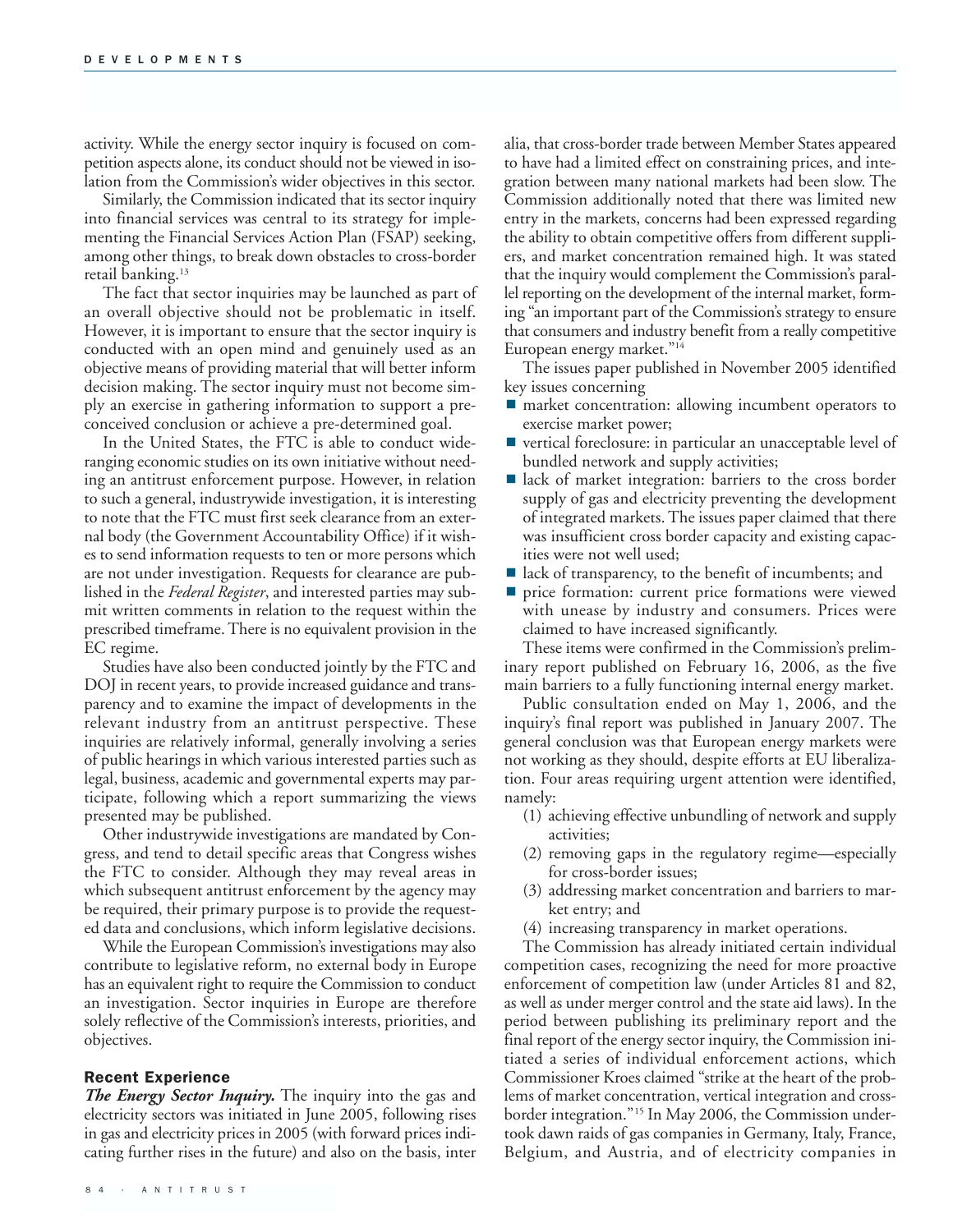Hungary. These investigations concerned possible foreclosure and collusion activities. In December 2006, the Commission also commenced investigations into the withholding of electricity production capacity and possible abuses on electricity balancing markets. It is expected that these investigations will lead to decisions in 2008.

The sector inquiry report recognized that some remedies would need to be implemented by further legislative measures requiring Member State agreement. Others could be addressed through the full implementation of existing legislation. Competition enforcement alone was viewed as insufficient to address the problems identified by the Commission, and therefore achieve its objectives. As Commissioner Kroes stated: "We therefore need to complement the enforcement through an improved legal framework . . . ."16

Commissioner Kroes has lobbied for structural reform, especially the unbundling of network and supply activities (either by way of ownership separation or requiring fully independent system operators). Noting the European Council's agreement, she stated that "the evidence that we have uncovered shows that fully unbundled operators have clearer incentives for investment" and also that "we do need to ensure that the structure of our large companies is in the best interest of all their customers."17 She concluded by noting that such unbundling would deliver more investment, protect the EU against any potential dominance from external suppliers, and improve security of supply, and that these factors should also lead to more competitive prices. Interestingly, only the last point would appear to fall within the usual focus of a competition authority.

*The Financial Services Sector Inquiry.* The inquiry into financial services, specifically retail banking, demonstrates some of the ways in which the Commission may seek to use sector inquiries in order to achieve its reform objectives. For example, one of the aims of the inquiry into retail banking was to provide a blueprint for the Commission's vision of pan-European enforcement. The Commission viewed it as "a framework for National Competition Authorities (NCAs) and the Commission, to ensure that the many ongoing competition procedures are coherent."18 The Commission also noted the broader intention that the inquiry would make a significant contribution to the Commission's future implementation of the White Paper, *Financial Services Policy 2005–2010*.

Further, by generating media coverage and the threat of additional action either directly or indirectly, the sector inquiry was intended to place pressure on companies within the industry to change their behavior to meet with the Commission's expectations. In this way, a sector inquiry may be used as an enforcement weapon in its own right; as Commissioner Kroes noted, sector inquiries " shine a spotlight on anti-competitive practices which sometimes is enough to get the companies themselves to solve the problems."19

The Commission made the decision to launch an inquiry into the retail banking and business insurance sectors on

June 13, 2005. It claimed that the markets were fragmented with entry barriers and a lack of effective choice on the demand side. In relation to insurance, the Commission noted that there were indications that in certain areas the joint setting of standard policy conditions offered only limited possibilities for demand-side negotiation. Additionally, distortive forms of cooperation could arise within the framework of insurers' associations and in relation to co-insurance arrangements between insurers, and certain distribution arrangements could give rise to competition concerns.

An interim report was published in relation to payment cards on April 12, 2006, and in relation to current accounts and related services on July 17, 2006. Both reports alleged that potential entry barriers existed in each sector. For payment cards, these were stated to include both structural barriers and behavioral barriers, such as payment system membership requirements and allegedly high joining fees. The report also stated that the inquiry had not confirmed the justifications for interchange fees. In relation to current accounts and related services, possible barriers related to payment systems (e.g., the level of joining fees and membership rules), access to credit databases, and factors that discouraged customer switching.

The final report on retail banking claimed competition concerns in relation to (1) payment systems, including card payment systems; (2) credit registers; (3) cooperation between banks; and (4) the setting of prices and policies. The report suggested that antitrust enforcement may be able to address many of the concerns, and that the Commission would use its powers in this regard to ensure compliance with the competition rules in retail banking, and with respect to the various payment markets and the Single European Payment Area project, in particular. It was also noted that "The European Commission will also continue its efforts in fields other than competition law to further increase the benefits of the internal market in retail banking to its citizens."20

The Commission observed that the inquiry itself had resulted in banks in Austria and Portugal taking steps to "modify the structures and the rules, and remove entry barriers" in relation to payment cards, and that "These initiatives in Austria and Portugal are welcome first steps."21

The interim report relating to the business insurance sector was published in January 2007. This focused on five areas, and highlighted the need for further investigation in relation to each: (1) financial aspects of the sector (in particular potential links between profitability and possible barriers to competition); (2) duration of contracts in the sector (and associated risks of foreclosure); (3) reinsurance (with a focus on certain common contractual clauses); (4) the structure, function, and remuneration of distribution channels (and potential conflicts of interest that brokers may have); and (5) horizontal cooperation (and justifications therefore).

The publication of the report opened the public consultation, and the Commission noted that it would also be sending additional questionnaires and conducting further inter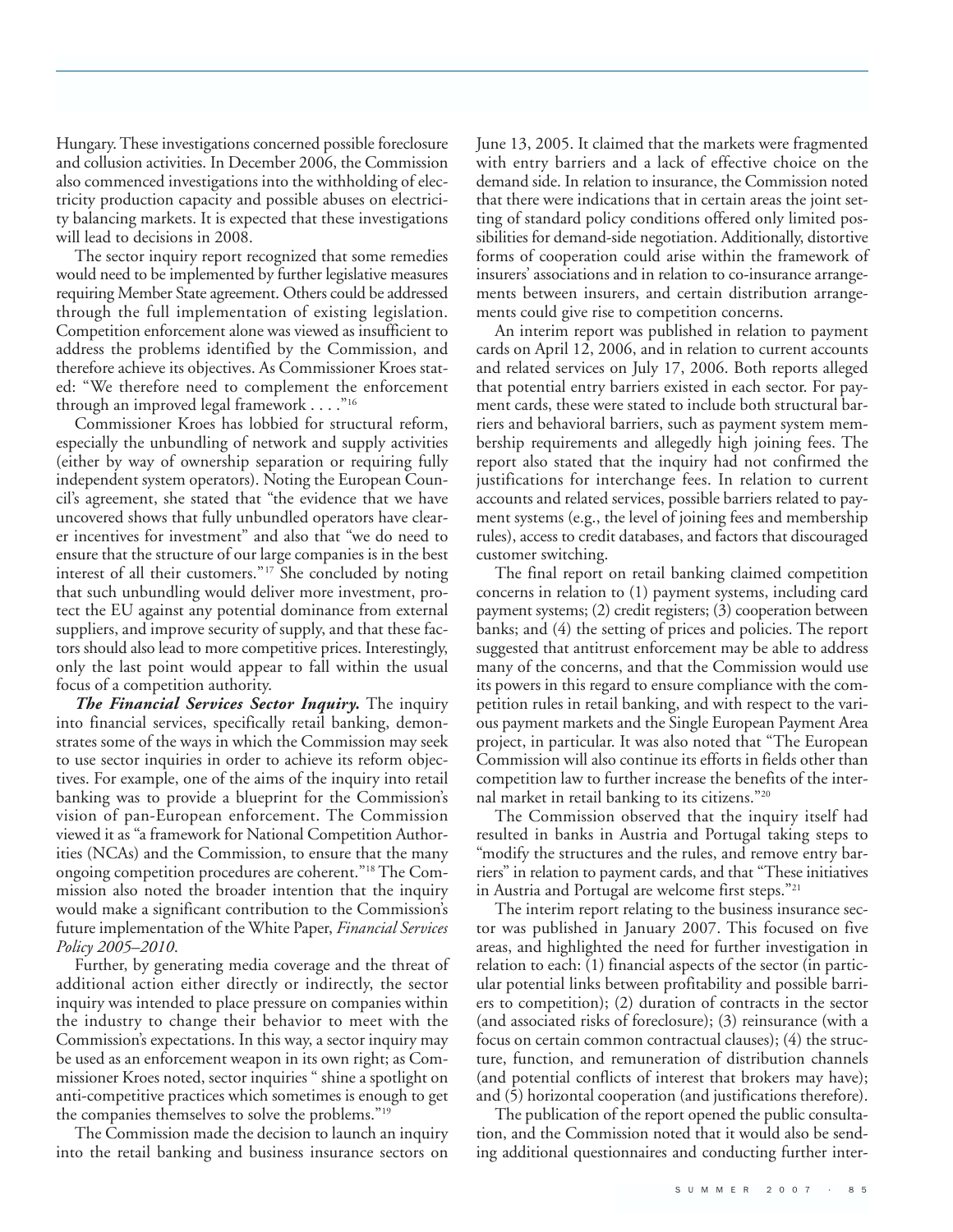views. The public consultation ended on April 10, and the final report is scheduled for publication in September 2007.

## The Application of Sector Inquiry Findings

The varied and significant applications of the inquiries' findings underscore the importance of ensuring that sector inquiries are motivated by the right considerations and conducted in the right way. In addition to the primary use in relation to possible enforcement action under Articles 81 and 82, the findings may inform the Commission's decisions in the context of state aid and merger cases. In a broader context, the findings may also be applied as a foundation for work by other sections of the Commission and may prove instrumental in legislative and regulatory reform.

The Commission's ability to consider the entire European market enhances the overall value of the work. As Commissioner Kroes recently made clear:

Although a sector inquiry gathers evidence that may be relevant for antitrust enforcement, as I said at the start, this must not be the end of the story. The knowledge gained can fruitfully be used to guide our thinking in merger and state-aid cases. But just as importantly, it can inform and guide proposals for legislation, embedding competition principles and sectoral knowledge in the wider policy work of the Commission.<sup>22</sup>

DG Competition does not have a purely passive role in this wider context, as indicated by Commissioner Kroes's lobbying for structural reform in the energy sector, following on from the Commission's findings.

Moreover, Commission sector inquiries set the agenda for action by national competition authorities that may seek to a greater or lesser extent to "piggyback" on the findings of the sector inquiry. In this way, sector inquiries provide a useful tool for not only the coherent functioning of the Commission but also in facilitating consistency in approach across Europe.

The integrity of the sector inquiry model and its primary purpose as a resource of useful and reliable information will be undermined if it is used for political or lobbying purposes, particularly if the exigencies of the latter are permitted to dominate. Questions may legitimately be raised as to the extent to which such objectives may have an impact upon the conduct of the investigation and the content and presentation of the Commission's findings. While sector inquiries are ostensibly prepared as an objective review, there is obvious unease if they may be conceived as a means of securing specific Commission goals or putting pressure upon stakeholders.

To this end, the robust language adopted to date by the Commission in announcing the results of the inquiries may fuel any fears that the Commission is at risk of prejudging the outcome of any enforcement action.<sup>23</sup> Such concerns are heightened when the subject matter of the sector inquiry strays into cases already under active review by the Commission or national competition authorities. For example, the Commission's findings on payment cards in the retail banking sector inquiry were published while the Commission and national competition authorities have ongoing investigations into the interchange arrangements of four-party card schemes.<sup>24</sup> Although the Commission has indicated that no evidence collected in the framework of the ongoing cases was used for the purposes of the sector inquiry (and vice versa), it was stated that "[e]xperience and knowledge gained by the Commission in these and other cases has enabled more effective scrutiny of specific aspects of the payment card markets."25

## The Conduct of Sector Inquiries

The decision to undertake a sector inquiry can result in serious consequences. Therefore, checks should be placed on both the decision to launch an inquiry and the way in which it is conducted. Aside from the enormous commitment of resources on all sides, there can be major adverse reputational and other consequences for companies implicated in a sector inquiry, resulting often from the publicity attendant upon the inquiry and its outcome. Indeed, the mere initiation of a sector inquiry is likely to lead to adverse inferences being widely drawn in relation to competitive conduct in the industry. The presentation of the Commission's preliminary and final conclusions during and following an inquiry may also raise questions whether the rights of the defense are sufficiently protected throughout the process.

In conducting a sector inquiry, Regulation 1/2003 provides the Commission with many of the same investigative powers as those available in the investigation of individual cases of alleged breach of Articles 81 or 82. In particular, the Commission may formally require firms to provide all necessary information, $26$  it may conduct dawn raids or other inspections of firm premises (but notably not the homes or private vehicles of officers or employees), $27$  and take statements.<sup>28</sup> Failure to comply, or the provision of incorrect, incomplete, or misleading information, may lead to fines of up to 1 percent of the firm's total annual sales.<sup>29</sup> There is also an ability to impose a periodic penalty payment of up to 5 percent of a firm's average daily sales to compel compliance with a requirement to supply information or to submit to an inspection.<sup>30</sup>

Despite the burdensome nature and potential adverse impact of sector inquiries upon undertakings, however, there is little formal protection for the firms at the sharp end of the investigation. In particular, none of the safeguards set out in Article 27 of Regulation 1/2003 apply. Thus, there is no formal right for firms to be heard before the Commission reaches its conclusions. There is also no requirement that the Commission only base its findings on objections on which the firms have been able to comment and no right of access to the Commission's file. Again, this may be contrasted with the general obligation under section 169 of the UK Enterprise Act, which formally requires the OFT and the Competition Commission to consult if the relevant decision (including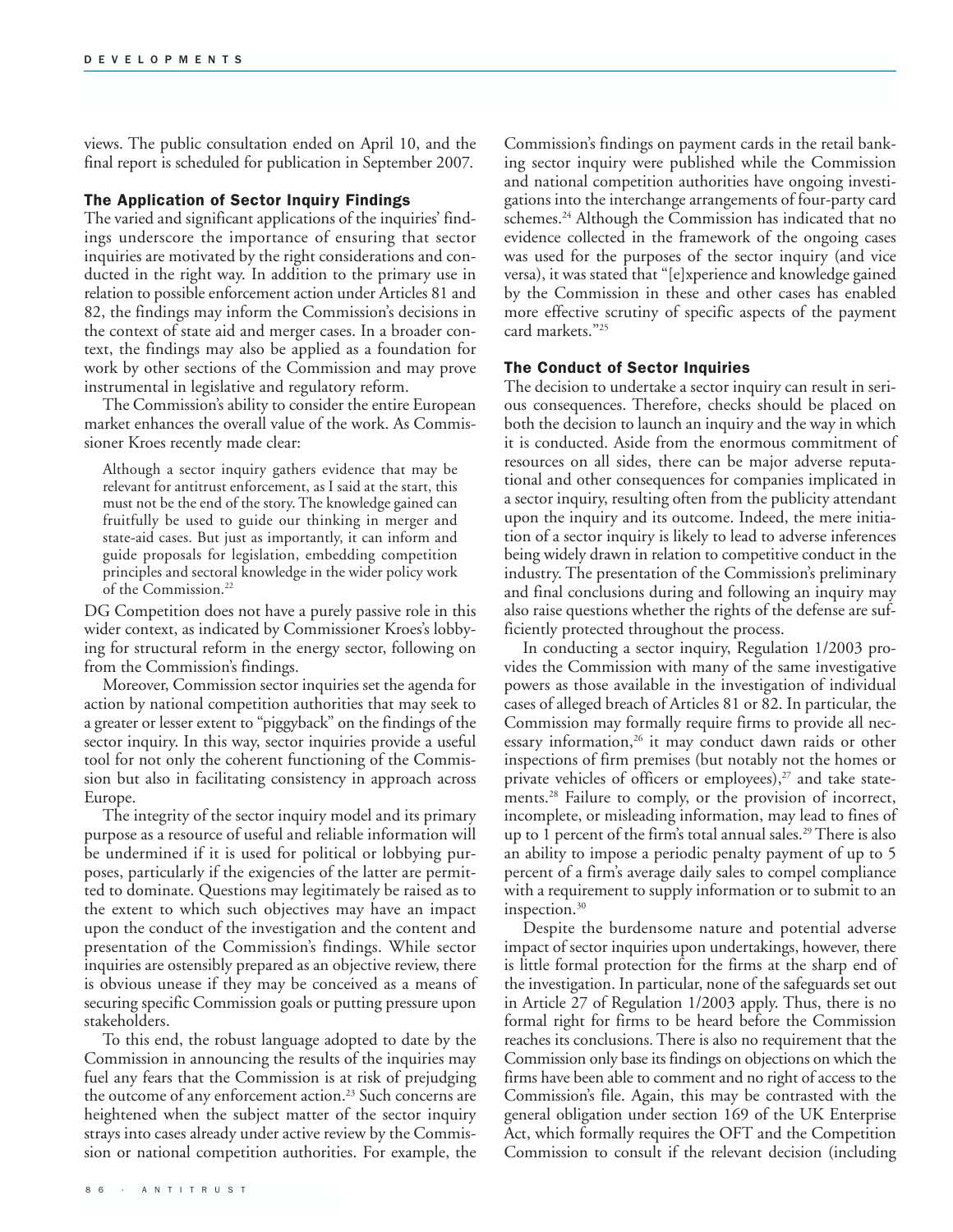the decision to refer) "is likely to have a substantial impact on the interests of any person."

It is also helpful by way of contrast, to consider the defense protections available under FTC investigations. The FTC is provided with a variety of powers for use in any matter under investigation, including issuing subpoenas for documents and/or testimonies and civil investigative demands, requiring the filing of written reports and responses to questions. Its compulsory process powers, however, are generally used only when the agency is conducting antitrust enforcement investigations, or wider investigations mandated by Congress. The latter follow a timeframe prescribed by Congress, and the rights of the defense are protected as they would be in the course of an antitrust enforcement investigation.

In conducting own-initiative investigations which do not seek specifically to enforce the antitrust rules, the FTC tends to obtain information using the provisions of Section 6(b) of the FTC Act,<sup>31</sup> rather than compulsory process. As noted above, in certain circumstances the FTC is required to obtain clearance from the Government Accountability Office prior to sending information requests. Once clearance is obtained, and the requests dispatched, a party in receipt of an order under Section 6(b) may file a petition to quash it. The FTC can seek a court order to obtain compliance. Other investigations may be conducted on a less formal basis still, the agencies simply inviting participation by interested parties.

The approach in European sector inquiries also contrast with the measures provided for protection of the fundamental rights of the defense in the context of individual investigations under Articles 81 and 82. The sector inquiry framework is largely unconstrained as to the issues the Commission may address, the conduct of the investigation and the applicable burden, and standard of proof to be applied. In particular, there is no requirement that the Commission must establish its findings on the balance of probabilities or indeed any recognized standard of proof.

While it may be argued that the Commission is indirectly constrained by the need to establish through the investigation whether there may be grounds for follow up action under Articles 81 or 82, this only goes so far. As already noted, the Commission views sector inquiries as also providing findings which may be used as a basis for action stretching beyond antitrust enforcement, to which the parameters relating to Articles 81 and 82 investigations bear little or no relevance.

Moreover, the actual structure applied to the sector inquiry process is not enshrined in legislation. Therefore, there can be no certainty for participants that the inquiry will follow a predictable path. Through the two post-modernization sector inquiries, a two-to-three stage structure for the conduct of the inquiry has emerged lasting for a total period of around eighteen months. Upon launch of the inquiry, stage one commences with the issuing of detailed information requests to stakeholders (firms operating in the sector, suppliers, and customers). Results are assimilated in a Preliminary Report

(perhaps preceded by publication of an Issues Paper) which is issued for public consultation (stage two). After the submission of written observations, a public hearing may possibly be held where stakeholders present their views. The third stage involves preparation of the final report including recommendations.

Notably, the Commission is constrained from using information collected by the Commission pursuant to its formal powers for purposes other than that for which it was acquired.<sup>32</sup> This is stated to be subject to the ability of the Commission to provide national competition authorities and national courts with information gathered for the purposes of applying Articles 81 and 82 and in respect of the subject matter for which for it was collected.<sup>33</sup> An interesting question is the extent to which this exception applies to information collected in the context of a sector inquiry. Moreover, to the extent that the sector inquiry reveals specific areas for follow up that may extend beyond its original scope, relevant information will need to be regathered for that purpose.

In addition to the physical transmission of information obtained during an inquiry, thought must be given to knowledge held by the Commission officials involved. As regards the team handling the sector inquiry in Europe, Commissioner Kroes stated that "it is crucial that the team that runs the inquiry should follow it up with individual cases if suspected infringements are uncovered. Hitting the ground running saves substantial re-education time, and the team has an incentive to be practical, not academic and ambitious, not unrealistic."34 Although the advantages from a regulatory perspective are undeniable, here again a note of caution should be sounded. While it is clearly desirable to avoid unnecessary duplication, it must also be borne in mind that there is a danger that the sector inquiry may have been undertaken with less objectivity and rigor than is required in the handling of individual enforcement actions. There is therefore an inherent risk that the case team will carry over and taint the conduct of any individual case with pre-conceptions and evidence gathered in less disciplined conditions.

## **Summary**

Sector inquiries are a feature of the European antitrust landscape that is likely to continue to grow in prominence. While they were originally designed to act as a "phase one" review for individual action under Article 81 and 82, it seems that the role of sector inquiries is evolving. We must anticipate that the results of the inquiries will be employed more broadly and not only for purposes within the realm of antitrust enforcement.

The significant resources required to conduct an inquiry are likely to act as a constraint upon their initiation, as will the practical concern, from the Commission's perspective, that the conduct of a sector inquiry will put all companies in the relevant industry on notice as to the Commission's competition concerns, and subsequently may make it more difficult to gather relevant information in individual enforce